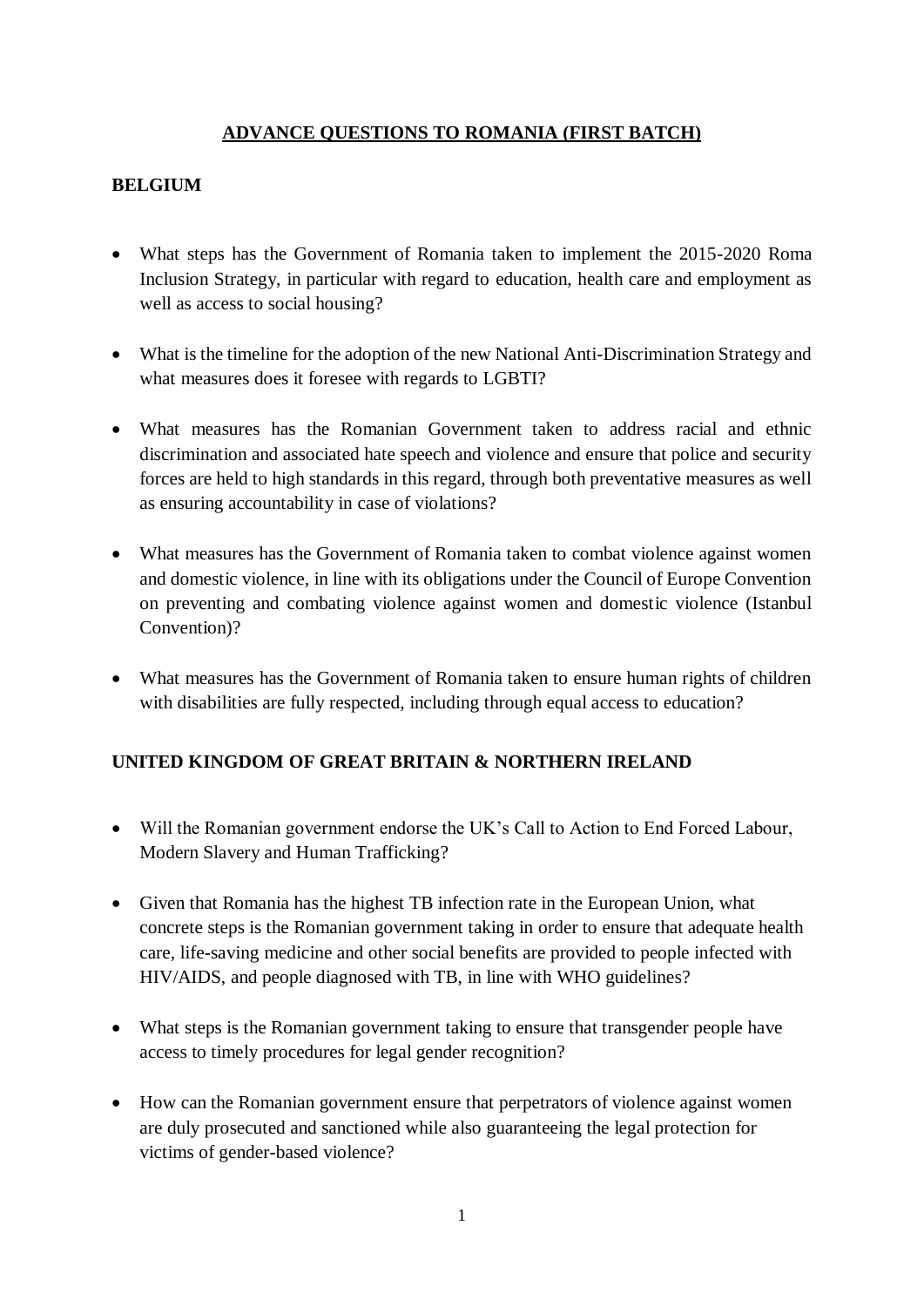• How does the Romanian government plan to ensure adequate and sufficient accommodation is available in prisons in conformity with European Prison Rules guidelines?

#### **SWEDEN**

- How will the Government of Romania ensure that the positive trend regarding the fight against corruption and reform of the justice system are not halted or reversed?
- What priorities does the Government of Romania have in the implementation of the "National Strategy for the Inclusion of Roma in the Society" and are any measures planned in order to improve the employment rate among Roma?
- How is the Government of Romania planning to safeguard the rights of LGBTI persons and to counter potential negative stigma likely to increase in view of the upcoming referendum for a change of the constitution to explicitly state that a marriage is between a man and a woman?

#### **UNITED STATES OF AMERICA**

- Pending legislation could undermine the independence of the judiciary branch and undermine the fight against corruption. How will the government ensure rule of law is upheld without corruption, political interference, or limitations on the lawful administration of justice?
- Instances of discrimination against members of minority and religious groups, including Roma, Jewish and LGBTI persons, as well as immigrants, among others, continue to be reported. Ethnic and religious discrimination, harassment, and violence, particularly toward the Roma minority, continue to have a negative impact on broader integration efforts. How will the government ensure that members of all minority and religious groups have equal rights? What legal and social measures is the government of Romania applying to address the problems affecting members of these communities?
- Combatting sexual and domestic violence, including violence against children, is a particularly difficult challenge that often leaves survivors susceptible to secondary stigmatization and re-victimization upon reporting the violence. What services and procedures are available to protect survivors from re-victimization in legal proceedings? How will the government of Romania tailor recovery services to allow survivors of sexual and domestic violence to recover emotionally and socially?